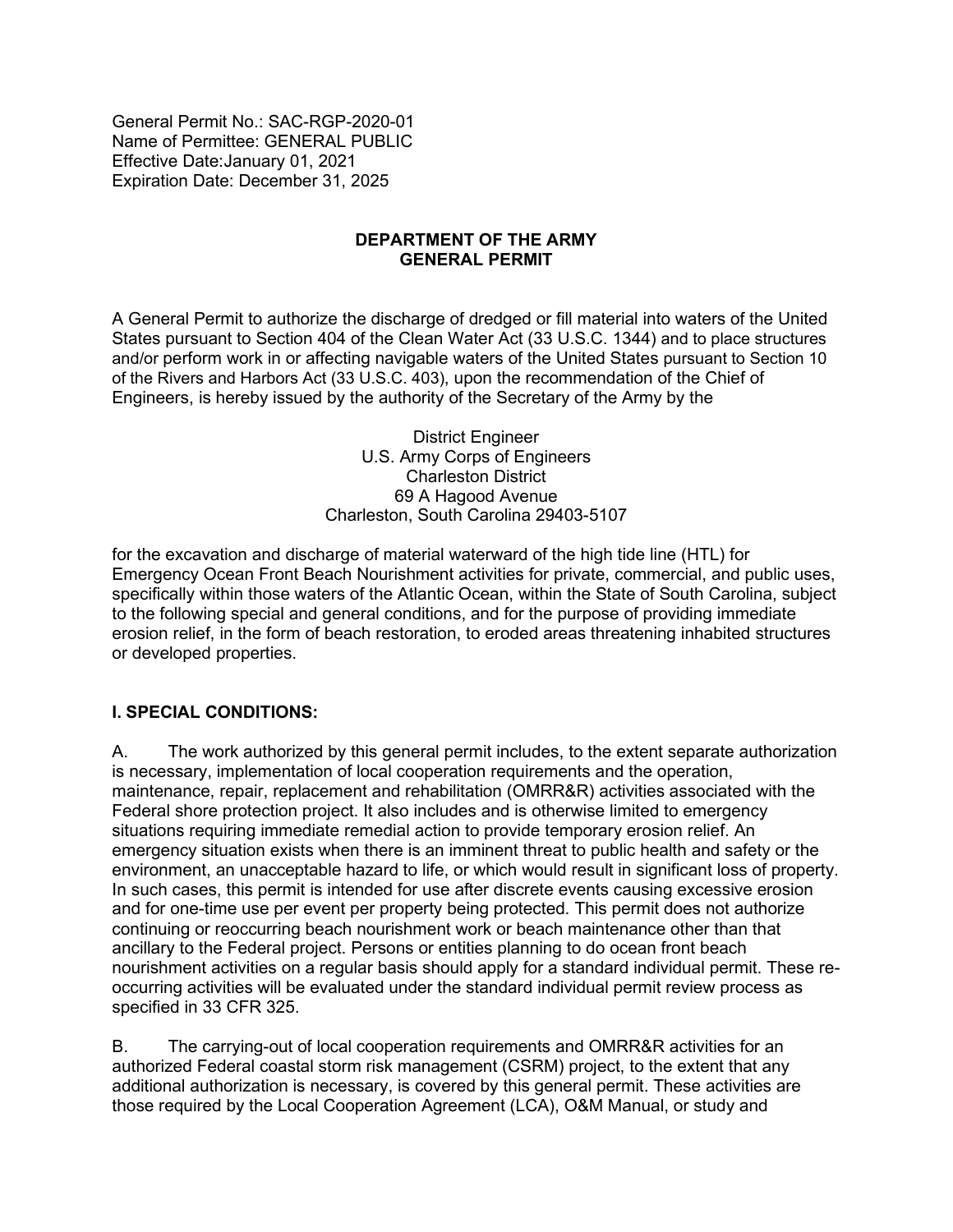authorization documents for the Federal project. When carried out by or at the direction of the non-federal sponsor for the project, a Pre-Construction Notice (PCN) prior to commencement of these activities is not required. The filling-in of erosional areas landward of the Federal project which have been identified by the Corps as necessary for the function and integrity of the project and/or project environmental concerns is included, provided the filling is with beach quality, compatible sand and is stabilized with fencing and vegetation as required by the Corps. Activities carried out under this paragraph are not subject to the General Conditions which follow but shall be evaluated for compliance purposes with reference to the Federal project documents.

C. The following activities are authorized by this General Permit provided a PCN is submitted prior to commencement of any covered activity, and subject to the conditions which follow:

1. Mechanical excavation/sand scraping is only authorized between the HTL and mean low water (MLW) contours in non-vegetated beach areas. The depth of excavation shall not exceed two feet. The permittee shall make every effort to contour and shape the excavated area such that the average depth decreases with proximity to the shoreline.

2. Mechanical excavation/sand scraping is limited to the area directly in front of the property being protected, within the extended property lines of the subject property, and landward of MLW.

3. Hydraulic excavation is not authorized.

4. This General Permit does not authorize the excavation of shoals or sand bars.

5. All excavation and filling activities shall be conducted during low tides.

6. Any material utilized for beach nourishment activities must be compatible with the soils in the nourished area.

7. Sand scraping/excavation is only authorized for the purpose of obtaining material to be placed along the shoreline for erosion relief. The excavation of material for placement behind bulkheads, seawalls, or other man-made structures is not authorized.

8. Emergency beach nourishment activities occurring waterward of the HTL must commence, or be under contract to commence, within 180 days of the date of the destruction or damage from a discrete event. In cases of catastrophic events such as hurricanes or tornados, this 180-day limit may be waived by the District Engineer, provided the permittee can demonstrate funding, contract, or similar delays.

9. Emergency beach nourishment activities occurring waterward of the HTL on individual parcels must be completed within 2 weeks of commencement of the work. This 2-week limitation may be waived by the Corps upon request for a coordinated effort addressing multiple parcels in sequential fashion.

10. This General Permit does not authorize the placement of sandbags waterward of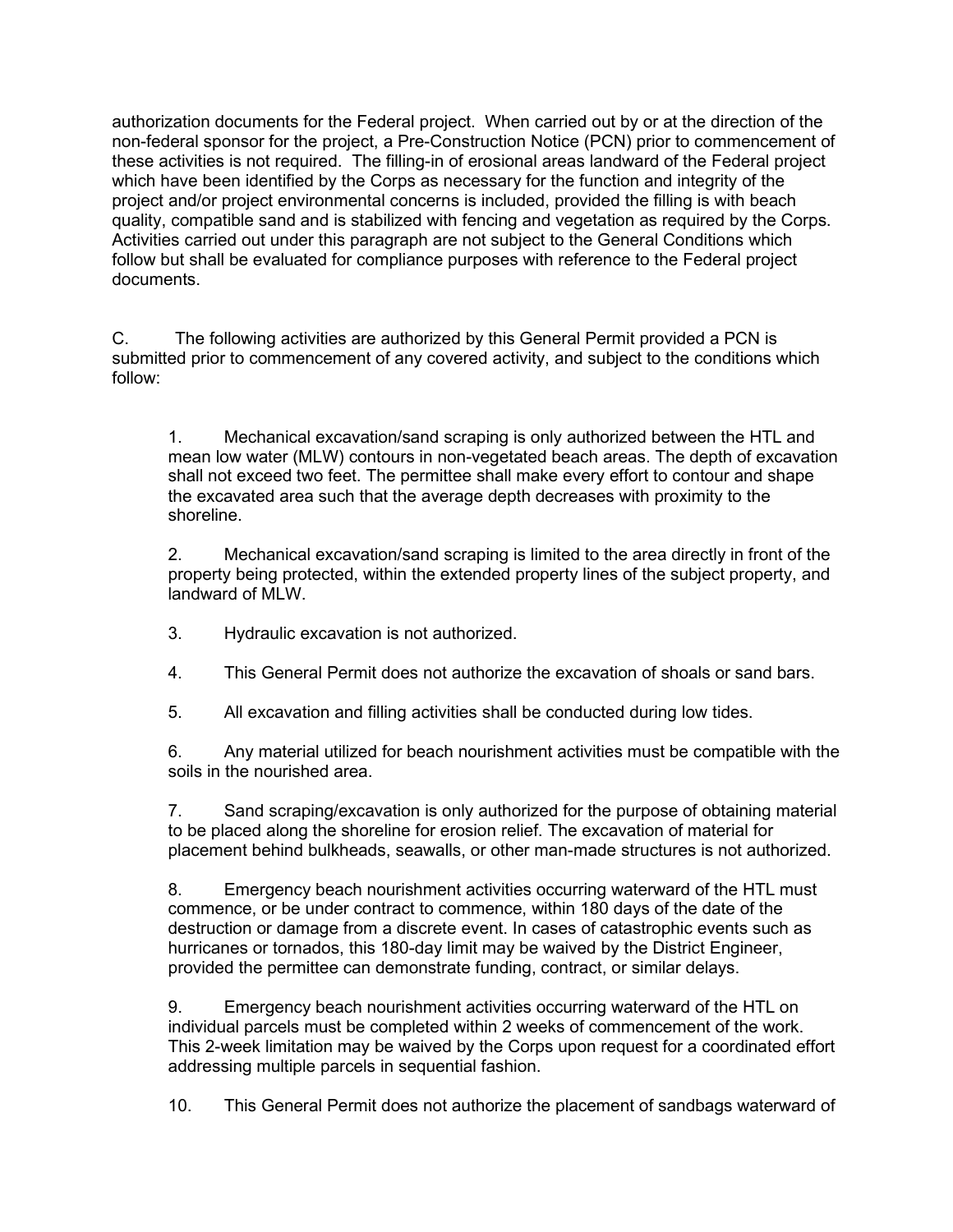the HTL. In the event that sandbags are placed above the HTL in association with these beach nourishment activities, only large sandbags are authorized. Large sandbags are defined as UV resistant bags one (1) cubic yard in size commercially manufactured to hold sand. In the event of continual erosion that shifts sandbags below the HTL, it is the permittee's responsibility to immediately remove such sandbags. Any sandbags remaining in the project area must be removed prior to beach nourishment activities and may not be buried by emergency beach nourishment activities.

11. For protection against further erosion, fill and/or excavated material may be deposited along the eroded shoreline for restoration of the beach and sand dunes above the HTL. Vegetation and sand fencing may be used to stabilize deposited material. Vegetation must be native species typical of natural beach and dune ecosystems. A list of species proposed for stabilization must be submitted to this office for approval prior to planting. Sand fencing must be biodegradable and installed in a manner so as not to impede turtle nesting. Should the fences be found to impact nesting activities or have the potential to impact nesting activities, sand fencing must be moved or removed entirely. Fencing must have openings between sections that are at least 5 feet wide and sections must be removed if they do not function to trap sand and establish sand dunes. The fencing must be installed in a manner that will not impede public access and damaged fence material must be removed from the beach by the property owner.

12. In an effort to minimize disturbance to sea turtles, migrating shorebirds (particularly the piping plover and the red knot), and nesting birds, emergency beach nourishment activities are authorized between November 1 and February 28. For activities proposed outside this window, the Corps will consult with the U.S. Fish and Wildlife Service (USFWS) and/or The National Marine Fisheries Service (NMFS). After appropriate coordination with USFWS and NMFS, the Corps must be able to make a case-specific determination that the work is not likely to adversely affect threatened or endangered species or their critical habitat before verification of the proposed work can be issued. The Corps may require the permittee to comply with specific conditions to ensure that authorized work does not adversely affect threatened or endangered species or their critical habitat.

13. If work is authorized between May 1 and October 31, the permittee is required to coordinate with the DNR Marine Turtle Conservation Program (MTCP) and Nest Protection Project Leaders (NPPL) for the length of the project. NPPL should be consulted each morning prior to any work being performed on the beach. In the event a nest is disturbed during construction and/or an adult turtle is encountered, all work should cease and the MTCP should be contacted immediately. The MTCP contact is Michelle Pate who can be reached at 843-953-9052 (office) or 843-384-0605 (cell). For activities proposed within this window, the Corps will also consult with the S.C. Department of Natural Resources (SCDNR). The Corps may require the permittee to comply with specific conditions to ensure that authorized work does not adversely affect nesting sea turtles.

14. A Pre-Construction Notice (PCN) must be submitted prior to commencement of any emergency beach nourishment project/event. Work shall not commence until a written verification of authorization is received from this office. The PCN can be submitted electronically or hard copy and must include the following information:

(i) Completed "Joint Federal and State Application Form For Activities Affecting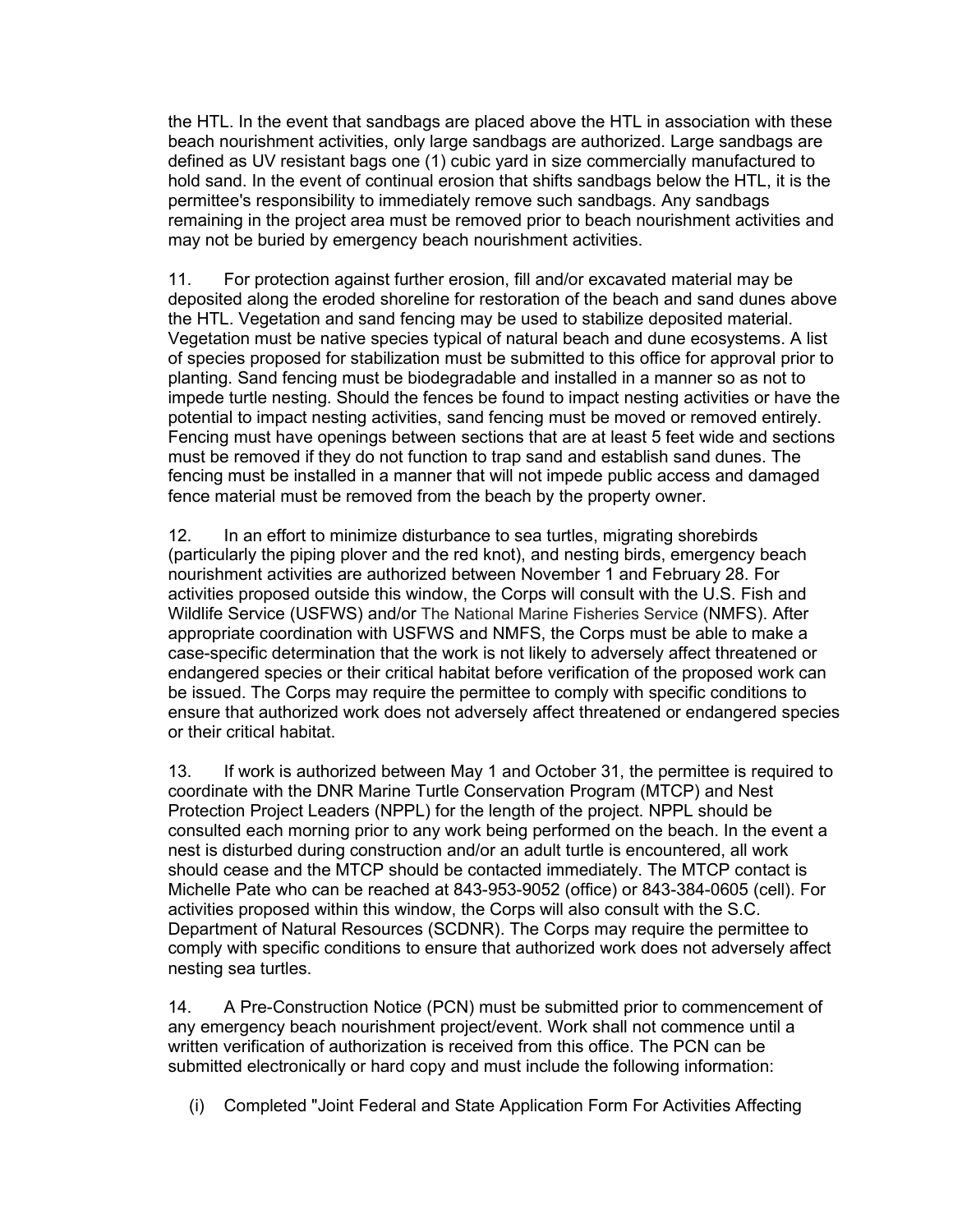Waters of the United States Or Critical Areas of the State of South Carolina"

- (ii) Plans for the proposed work. Plans should include a location map, a plan view, and a cross section. The plan view should show the areas where sand scraping/excavation will occur and the areas where the sand will be deposited. The cross-sectional diagrams should indicate the depth to which sand will be scraped and the depth to which sand will be deposited. The HTL and MLW elevations must be depicted on the plans. Please note: If submitted hard copy, plans should be in black and white and printed on 8.5" x 11" paper.
- (iii) Identification of the discrete event causing the damage/destruction and justification that an emergency situation exists (i.e. a statement that there is an imminent threat to public health and safety or the environment, an unacceptable hazard to life, or potential for significant loss of property.)
- (iv) Statement that the work will be conducted in compliance with the terms and conditions of this General Permit

## **II. GENERAL CONDITIONS:**

A. This General Permit authorizes only those activities specifically addressed herein. The permittee must obtain Department of the Army authorization, such as the issuance of an individual permit, for all other activities that are regulated pursuant to Section 10 of the Rivers and Harbors Act and/or Section 404 of the Clean Water Act within waters of the United States.

B. All activities identified and authorized herein shall be consistent with the terms and conditions of this General Permit; any variance not specifically identified and authorized herein shall constitute a violation of the terms and conditions of this permit and may result in the modification, suspension, or revocation of the authorization, as set forth more specifically in General Condition F. below and in the institution of such legal proceedings as the United States Government may consider appropriate.

C. The permittee must make every reasonable effort to conduct the work authorized herein in a manner so as to minimize any adverse impact to fish, wildlife, and other environmental resources.

D. The permittee must make every reasonable effort to conduct the work authorized herein in a manner so as to avoid and minimize any degradation of water quality.

E. The permittee shall allow the District Engineer or his authorized representative(s) to make periodic inspections at any time deemed necessary in order to assure that the activity being performed under authority of this permit is in accordance with the terms and conditions prescribed herein.

F. Authorization of a specific work authorized herein may be summarily suspended in whole or in part upon a finding by the District Engineer that immediate suspension would be in the general public interest or there has been a violation of any terms or conditions of this permit. Such suspension shall be effective upon receipt by the permittee of a written notice thereof which shall indicate (1) the extent of the suspension, (2) the reasons for this action, and (3) any corrective or preventative measures.to be taken by a permittee which are deemed necessary by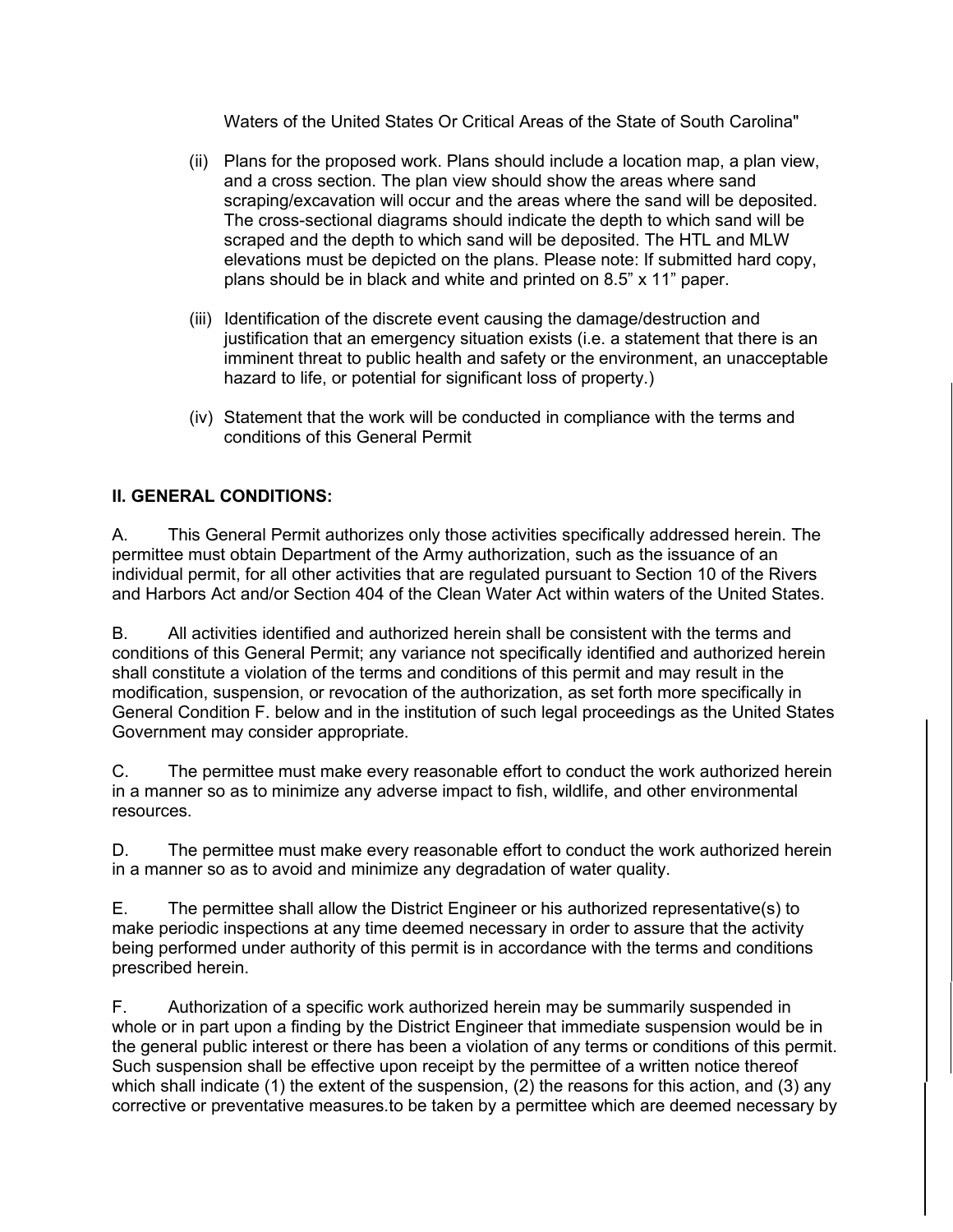the District Engineer to abate imminent hazards to the general public interest. A permittee shall take immediate action to comply with the provisions of this notice. Within ten (10) days following the receipt of this notice of suspension, the permittee may request a meeting with the District Engineer or a public hearing to present information relevant to a decision whether their permit should be reinstated, modified, or revoked. If a public hearing is requested, it shall be conducted pursuant to procedures prescribed by the Chief of Engineers. After completion of the public hearing or within a reasonable time after issuance of the suspension notice to the permittee if no hearing is requested, the authorization of the specific work or structure will be reinstated, modified, or revoked. Any modification, suspension, or revocation of authorization under this General Permit shall not be the basis for any claim for damages against the United States.

G. Upon receipt of a notice from the District Engineer for failure to comply with the terms, conditions, or standards of this General Permit, the owner or person responsible for the work must within sixty (60) days, without expense to the United States and in such manner as directed by the District Engineer or his authorized representative(s), effect compliance with the terms, conditions, and standards or restore the site to pre-construction contours.

H. This General Permit does not convey any property rights, either in real estate or material, or any exclusive privileges; it does not authorize any injury to property or invasion of rights or any infringement of Federal, State, or local laws, nor does it obviate the requirement to obtain other Federal, State, or local assent or to comply with any applicable standards required by ordinance for the activities authorized herein. Other Federal, State, or local agencies are not limited by this document and may impose more stringent requirements than those stated herein as they see fit.

I. Any activity that may affect any federally listed threatened or endangered species, a species proposed for listing, or designated critical habitat is NOT authorized by this General Permit unless project-specific consultation with USFWS and/or NMFS has occurred, it is determined that the activity is not likely to adversely affect species or their critical habitat, and the specific project has been authorized by the Corps. Otherwise, these activities will be evaluated under the individual permit review process as specified in 33 CFR 325.

#### J. Historic Properties.

1. Non-federal prospective permittees must submit a Pre-Construction Notice (PCN) to the District Engineer if the authorized activity may have the potential to cause effects to any historic properties listed on, determined to be eligible for listing on, or potentially eligible for listing on the National Register of Historic Places, including previously unidentified properties. For such activities, the PCN must state which historic properties may be affected by the proposed work or include a vicinity map indicating the location of the historic properties or the potential for the presence of historic properties. Assistance regarding information on the location of or potential for the presence of historic resources can be sought from the State Historic Preservation Officer or Tribal Historic Preservation Officer, as appropriate, and the National Register of Historic Places. Based on the information submitted and these efforts, the District Engineer shall determine whether the proposed activity has the potential to cause an effect on the historic properties. Where the non-Federal applicant has identified historic properties on which the activity may have the potential to cause effects and so notified the Corps, the non-Federal applicant shall not begin the activity until notified by the District Engineer either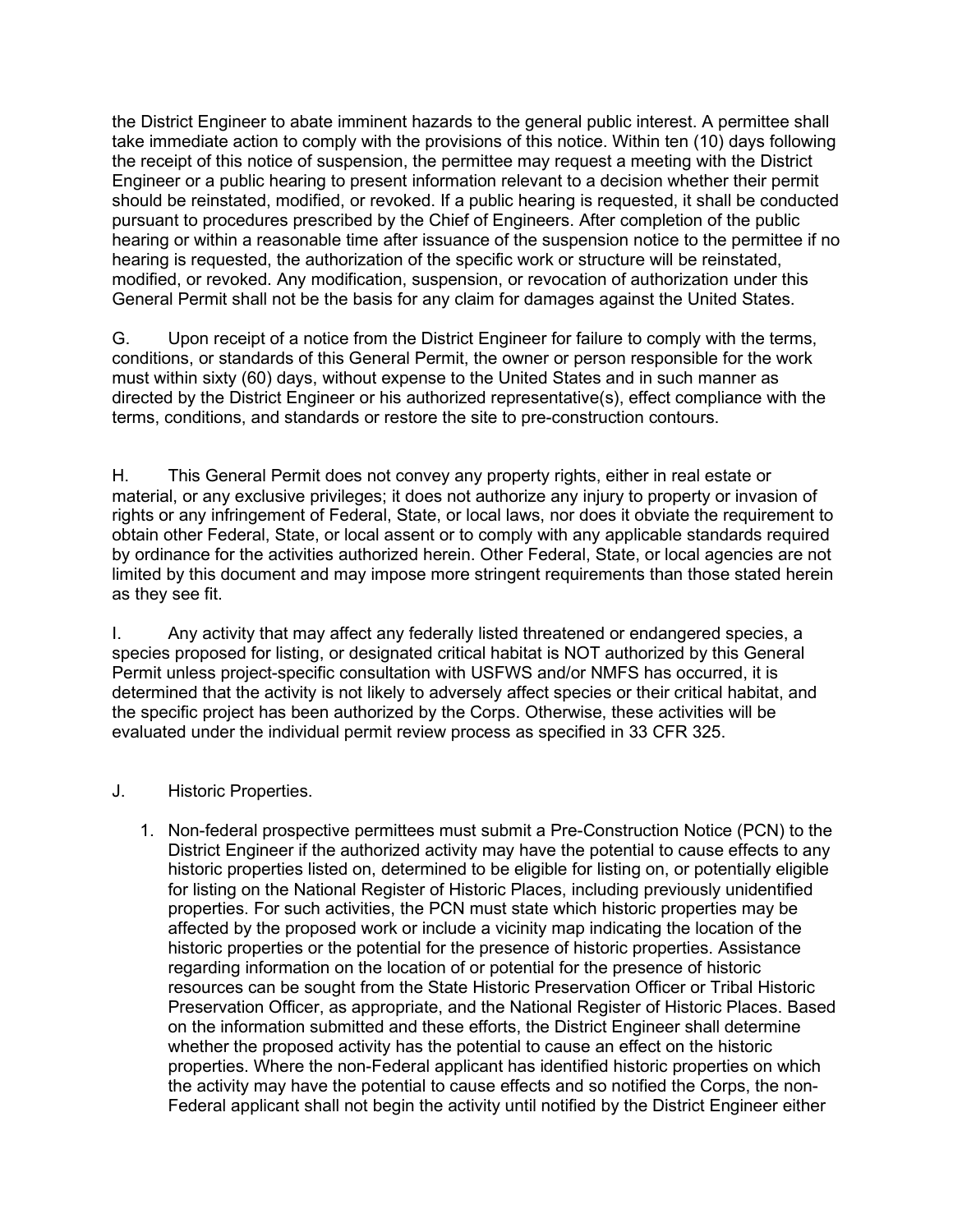that the activity has no potential to cause effects or that consultation under Section 106 of the NHPA has been completed.

- 2. The District Engineer will notify the prospective permittee within 60 days of receipt of a complete PCN whether NHPA Section 106 consultation is required. Section 106 consultation is not required when the Corps determines that the activity does not have the potential to cause effects on historic properties. If NHPA section 106 consultation is required and will occur, the District Engineer will notify the non- Federal applicant that he or she cannot begin work until Section 106 consultation is completed. If the non-Federal applicant has not heard back from the Corps within 60 days, the applicant must still wait for notification from the Corps.
- 3. Federal permittees should follow their own procedures for complying with the requirements of Section 106 of the National Historic Preservation Act. For activities involving federal permitttees federal permittees must provide the District Engineer with the appropriate documentation to demonstrate compliance with those requirements. The District Engineer will review the documentation and determine whether it is sufficient to address section 106 compliance for the proposed activity, or whether additional section 106 consultation is necessary.
- 4. Prospective permittees of this General Permit should be aware that Section 110k of the NHPA (16 U.S.C. 470h-2(k)) prevents the Corps from granting a permit or other assistance to an applicant who, with intent to avoid the requirements of Section 106 of the NHPA, has intentionally significantly adversely affected a historic property to which the permit would relate, or having legal power to prevent it, allowed such significant adverse effect to occur, unless the Corps, after consultation with the Advisory Council on Historic Preservation (ACHP), determines that circumstances justify granting such assistance despite the adverse effect created or permitted by the applicant. If circumstances justify granting the assistance, the Corps is required to notify the ACHP and provide documentation specifying the circumstances, the degree of damage to the integrity of any historic properties affected, and proposed mitigation. This documentation must include any views obtained from the applicant, the State Historic Preservation Office (SHPO), appropriate Indian tribes if the undertaking occurs on or affects historic properties on tribal lands or affects properties of interest to those tribes, and other parties known to have a legitimate interest in the impacts to the permitted activity on historic properties.

K. If you discover any previously unknown historic, cultural or archeological remains and artifacts while accomplishing the activity authorized by this General Permit, you must immediately notify the District Engineer of what you have found, and to the maximum extent practicable, avoid construction activities that may affect the remains and artifacts until the required coordination has been completed. The District Engineer will initiate the Federal, Tribal, and state coordination required to determine if the items or remains warrant a recovery effort or if the site is eligible for listing in the National Register of Historic Places. Archeological remains consist of any materials made or altered by man, which remain from past historic or prehistoric times (i.e., older than 50 years). Examples include old pottery fragments, metal, wood, arrowheads, stone implements or tools, human burials, historic docks, structures, or non-recent (i.e., older than 100 years) vessel ruins.

L. The permittee must notify the District Engineer and the South Carolina Institute of Archaeology and Anthropology (SCIAA) in accordance with the South Carolina Underwater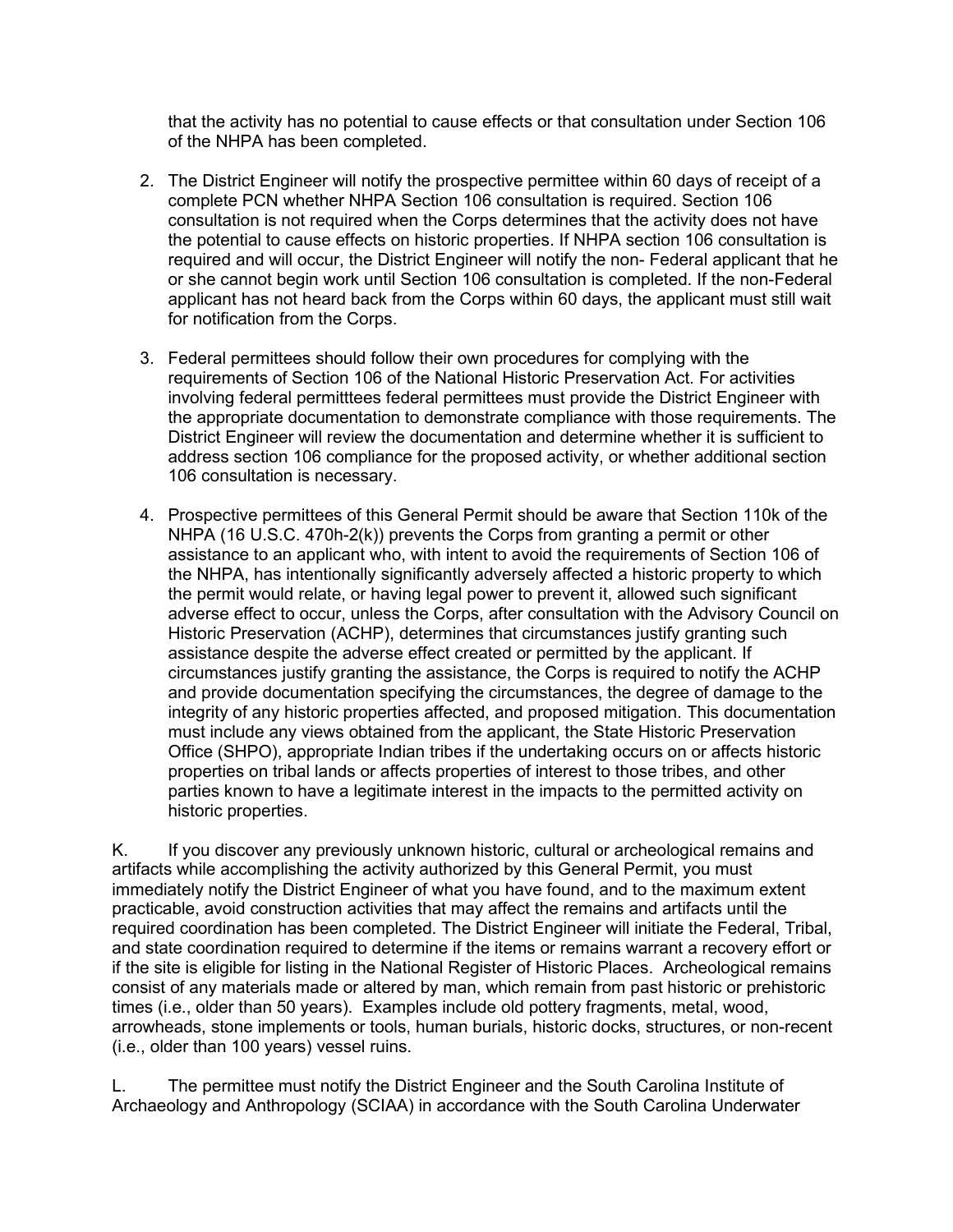Antiquities Act of 1991 (Article 5, Chapter 7, Title 54 Code of Laws of South Carolina, 1976) in the event archaeological or paleontological remains are found during the course of the work. Archaeological remains consist of any materials made or altered by man which remains from the past historic or prehistoric times (i.e. older than 50 years). Examples include old pottery fragments, metal, wood, arrowheads, stone implements or tools human, burials, historic docks, structures or non-recent (i.e. older than 100 years) vessel ruins. Paleontological remains consist of old animal remains, original or fossilized, such as teeth, tusk, bone or entire skeletons. SCIAA Maritime Research Division (MRD) can be reached at 803-576-6565.

M. The permittee understands and agrees that, if future operations by the United States require the removal, relocation, or other alteration, of work herein authorized, or if, in the opinion of the Secretary of the Army or his authorized representative, said work shall cause unreasonable obstruction to the free navigation of the navigable waters, the permittee will be required, upon due notice from the Corps, to restore the site completely to pre-construction conditions, without expense to the United States. No claim shall be made against the United States on account of any such work.

N. The Charleston District Engineer, at their discretion, may determine that this General Permit will not be applicable to a specific construction proposal. In such case, the procedure for processing an individual permit in accordance with 33 CFR 325 will be available.

O. A copy of the project-specific authorization and drawings must be available at the site of the permitted activity during construction.

P. Any improvement, construction or excavation within the footprint of a Federal CSRM project that will be constructed over, under, or through beach fill or another protective project feature may in addition to authorization under this General Permit require prior approval of the District Commander under 33 USC 408. Such approval may be included in any written verification of authorization in response to a PCN.

#### **III. PROHIBITED ACTIVITIES:**

All work that exceeds the terms and conditions specified herein is prohibited unless an Individual Department of the Army Permit or Nationwide Permit authorization has been obtained from the Corps. All work for purposes other than those specified herein is expressly not authorized by this document.

#### **IV. REQUIRED AUTHORIZATIONS:**

A. Prior to performing any of the work authorized herein the permittee shall obtain the necessary state permits from the South Carolina Department of Health and Environmental Control and any other required Federal, State or local authorizations.

B. The permittee must comply with the conditions of the state Section 401 Water Quality **Certification** 

#### **V. PENALTIES FOR VIOLATIONS:**

Authorization obtained under this General Permit limits the number of times this authorization can be used per site and places limits on the work authorized herein. Any deviation from the